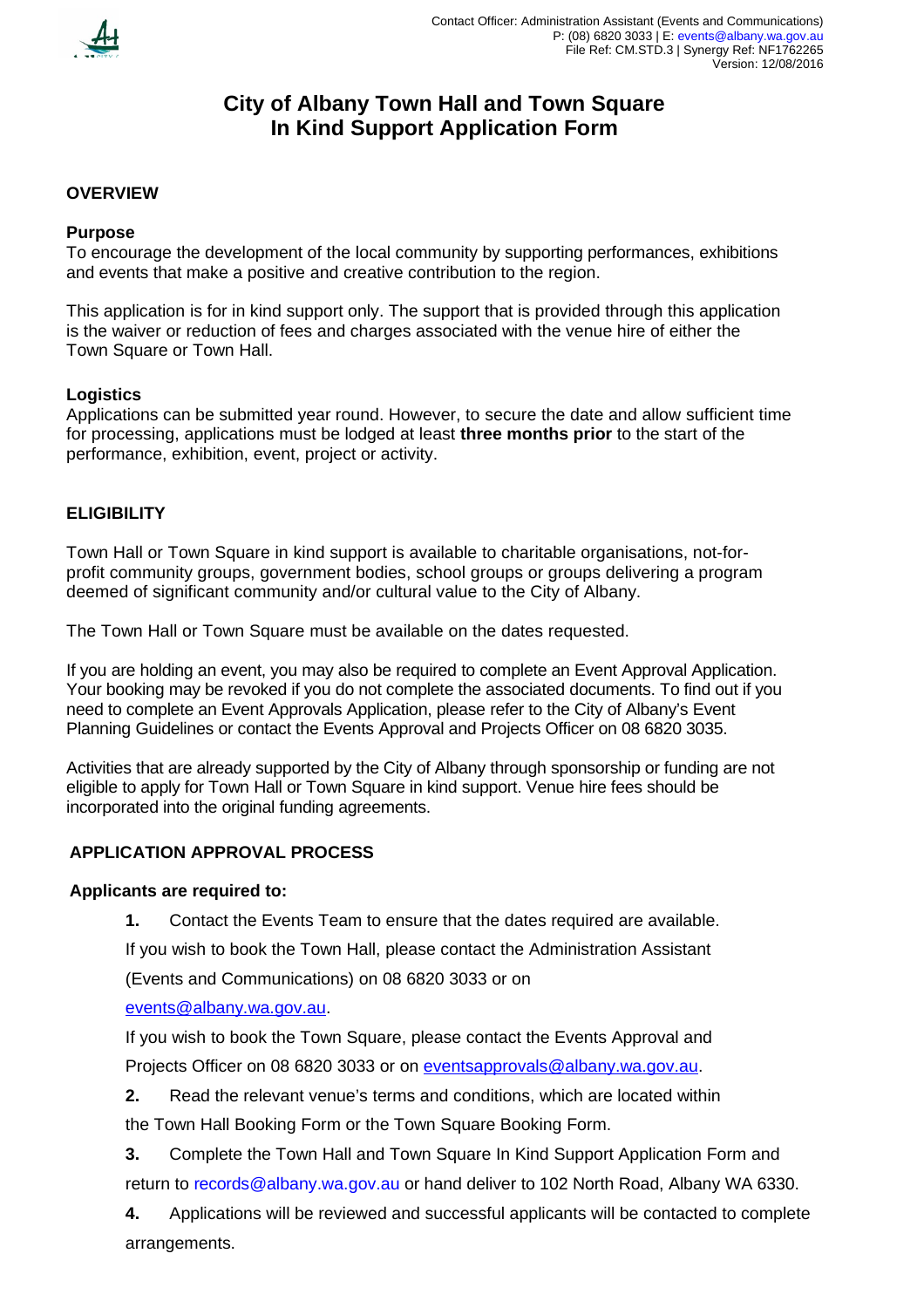

# **INFORMATION**

| <b>Organisation Name</b>   |                                                                        |  |
|----------------------------|------------------------------------------------------------------------|--|
| Name of Applicant          |                                                                        |  |
| <b>Postal Address</b>      |                                                                        |  |
|                            |                                                                        |  |
|                            |                                                                        |  |
|                            |                                                                        |  |
|                            |                                                                        |  |
| Phone                      |                                                                        |  |
| <b>Mobile</b>              |                                                                        |  |
| Email                      |                                                                        |  |
| I am a                     | $\Box$ Charitable Organisation and I am registered with the Charitable |  |
|                            | <b>Collections Advisory Committee</b>                                  |  |
|                            | □ Not-for-Profit Community Organisation or Group                       |  |
|                            | <b>Government Authority</b>                                            |  |
|                            | <b>Commercial Organisation</b>                                         |  |
|                            | Other:                                                                 |  |
| <b>Activity Title</b>      |                                                                        |  |
| Activity Bump-In (Date     |                                                                        |  |
| and Time)                  |                                                                        |  |
| <b>Activity Start Date</b> |                                                                        |  |
| <b>Activity Start Time</b> |                                                                        |  |
| <b>Activity End Date</b>   |                                                                        |  |
| <b>Activity End Time</b>   |                                                                        |  |
| <b>Activity Bump-Out</b>   |                                                                        |  |
| (Date and Time)            |                                                                        |  |
| Location                   | Town Hall Theatre<br>П                                                 |  |
|                            | Town Hall Gallery (Carol Pettersen Hall)                               |  |
|                            | <b>Town Square</b>                                                     |  |
|                            |                                                                        |  |
| Is this activity already   |                                                                        |  |
| being supported by the     | Yes                                                                    |  |
| City of Albany through     | $\Box$ No                                                              |  |
| sponsorship or funding?    |                                                                        |  |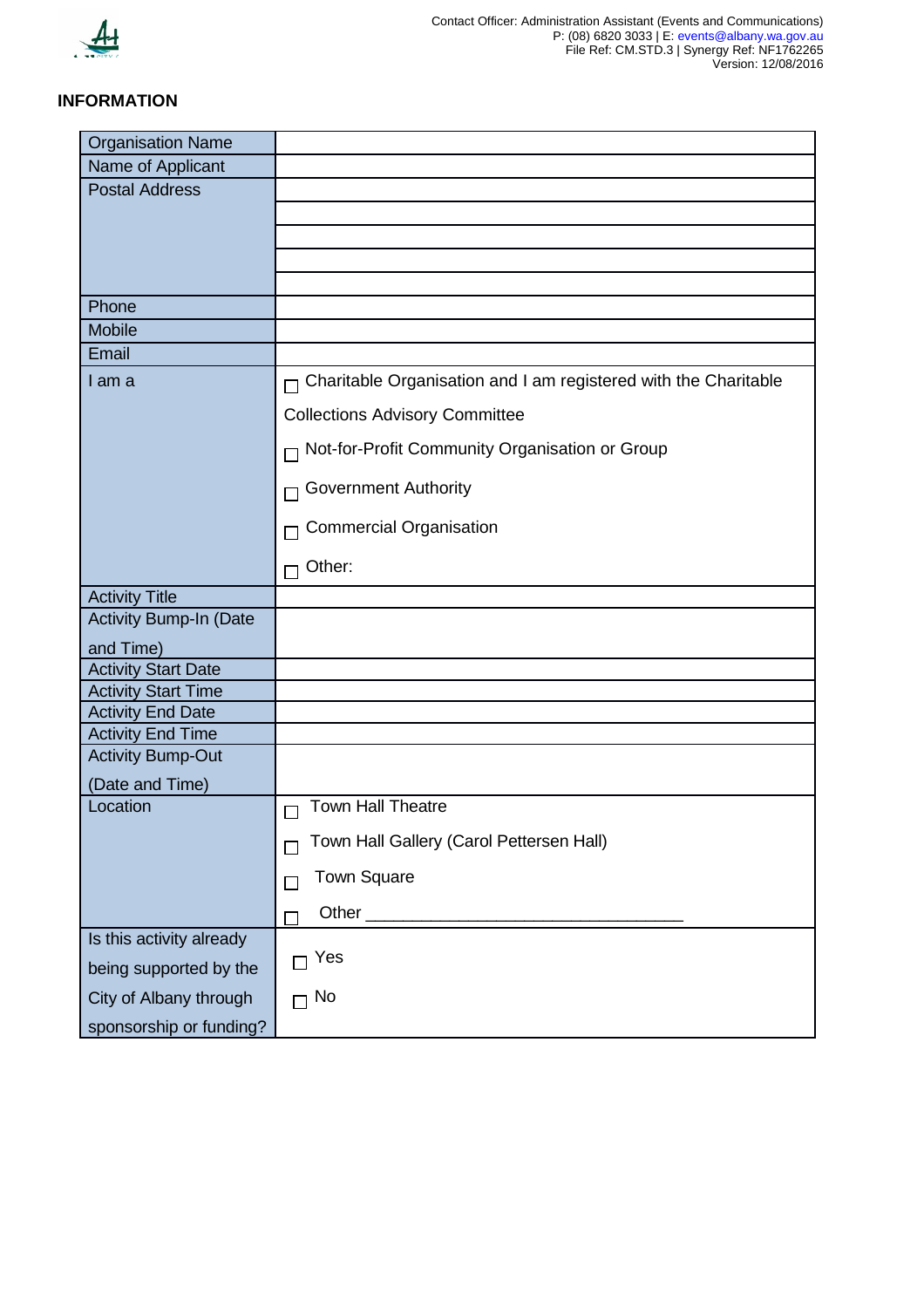

# **TYPE OF SUPPORT REQUESTED:**

 $\Box$  Fees waived

 $\Box$  Other

If you are requesting that Town Hall or Town Square fees are waived, please outline what fees you would like waived e.g. the booking fee, venue hire, cleaning fee etc.

If you are requesting other support, please outline what support you would like to receive from the City of Albany.

# **ACTIVITY/ORGANISATION:**

| Please provide a brief description of the activity you are requesting support for.            |  |  |
|-----------------------------------------------------------------------------------------------|--|--|
|                                                                                               |  |  |
|                                                                                               |  |  |
|                                                                                               |  |  |
|                                                                                               |  |  |
|                                                                                               |  |  |
|                                                                                               |  |  |
|                                                                                               |  |  |
| Please provide a brief description of you/your organisation.                                  |  |  |
|                                                                                               |  |  |
|                                                                                               |  |  |
|                                                                                               |  |  |
|                                                                                               |  |  |
|                                                                                               |  |  |
|                                                                                               |  |  |
|                                                                                               |  |  |
|                                                                                               |  |  |
|                                                                                               |  |  |
|                                                                                               |  |  |
| Does your event provide significant community and/or cultural value to the City of Albany? If |  |  |
| so, please outline.                                                                           |  |  |